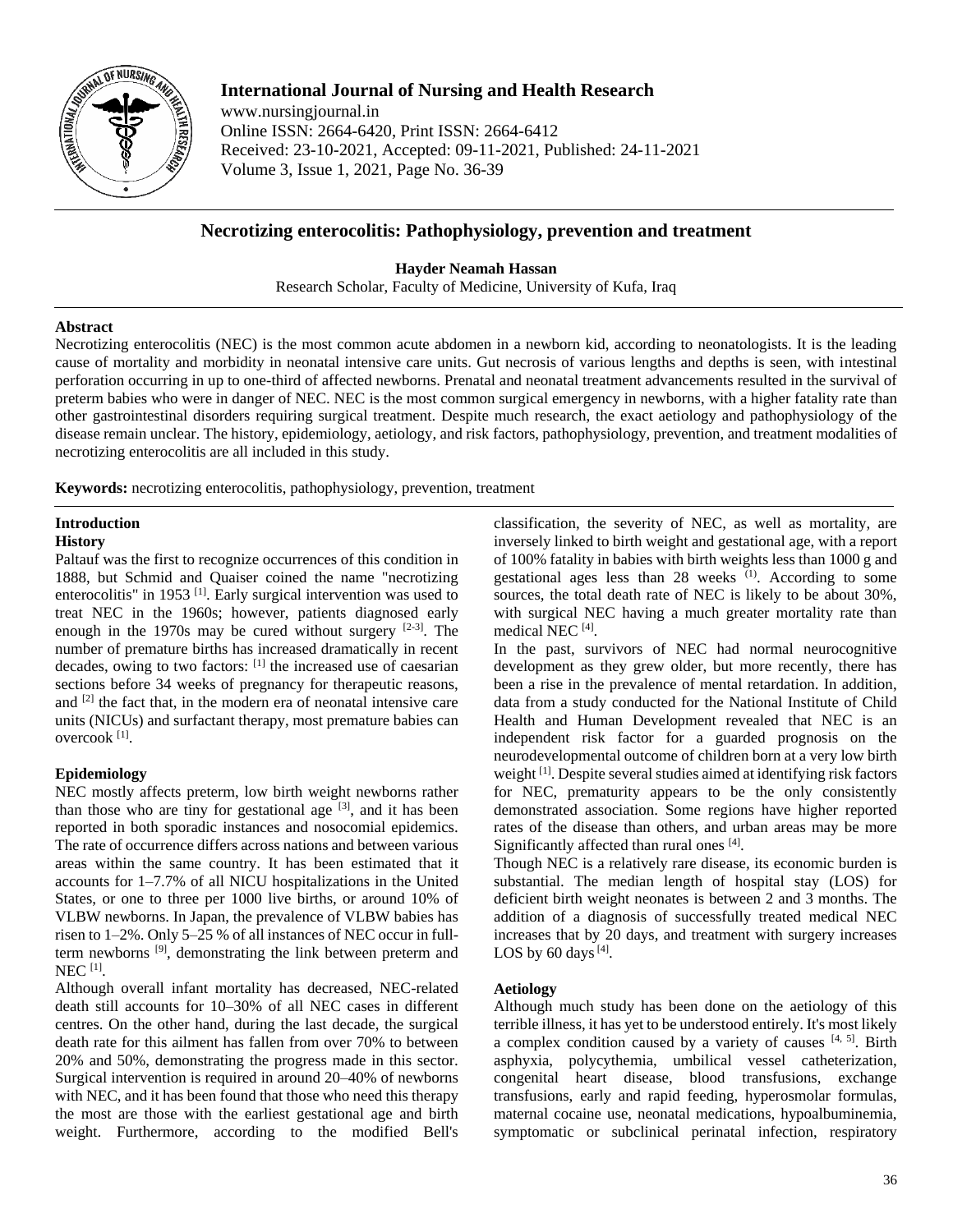distress syndrome, and hypoxic-ischaemic oedema are among the most common risk factors [4] .

Congenital heart disease, neonatal hypoxia, hypoglycemia, polycythemia, respiratory distress, prolonged diarrhoea, maternal preeclampsia, cow's milk protein intolerance, and antic rhesus incompatibility are potential risk factors for the development of NEC in full-term newborns [4].

## **Pathophysiology**

The origins and pathogenesis of NEC are currently being discussed. NEC is assumed to be the consequence of a complex mix of factors, including prematurity, that produce mucosal damage, leading to ischemia and necrosis in the intestine. Mucosal injury may be caused by infection, intraluminal substances, immature immunity, the release of vasoconstrictors, and inflammatory mediators. The loss of mucosal integrity in severe instances of NEC allows bacteria and their toxins to get through the gut wall and into the bloodstream, resulting in a broad inflammatory response and overwhelming sepsis. The inflammatory process in NEC causes the increased blood flow in the affected intestinal segment. Bacteria break the mucosal barrier, causing intramural gas to form as a consequence of metabolic by-products. As NEC progresses, platelet-activating factor, produced by inflammatory cells and bacteria, propagates the inflammatory cascade, which includes cytokines and complement, culminating in severe transmural involvement. The tissue's microvasculature ultimately gets impaired, resulting in ischemic changes. Finally, necrosis occurs in the nonperfused gut wall, which may be strong enough to produce sloughing, resulting in intestinal wall weakness and eventually perforation [6].

### **Clinical Diagnosis**

Nonspecific clinical findings that merely signify physiological instability are often used to diagnose NEC  $^{[3]}$ . When distinctive radiologic signs are seen in the proper clinical situation, it is usually diagnosed. NEC is most often associated with feeding intolerance, resulting in vomiting, excessive gastric residuals, and abdominal distention. Apnea, bradycardia, lethargy, and temperature instability are examples of early indicators that are less precise. Hematochezia or occult faecal blood are further possibilities. A history of rapid increases in ventilatory needs during the outset of the NEC may also be elicited by the surgeon, indicating higher metabolic demands mixed with increasing intraabdominal pressure. The most frequent exam finding is abdominal distention. Bowel loops protruding through the skin may be seen under the skin. Changes in skin tone should be noticed. Through thin, soft tissue, the duskiness of the abdominal wall may reflect the underlying colouring of the bowel or faeces. Peritonitis with inflammation transmitted via the wall may cause erythema. Bowel loops that may be felt are usually cause for worry. A fixed abdominal mass and erythema of the abdominal wall are substantially predictive of NEC when present. These characteristics, however, are seen in just 10% of people with NEC. Signs and symptoms, as well as radiologic evidence, are used to confirm the diagnosis of NEC. These results have been included in Bell's suggested clinical staging system, which assists in characterizing the severity of illness  $[4, 7]$ . A thorough physical examination, laboratory testing, and specific imaging modalities are part of the first assessment of a newborn suspected of having

NEC [8] .

### **Laboratory evaluation**

Laboratory tests aren't used to diagnose NEC, although they may help determine the infant's systemic sickness severity. Neutropenia, thrombocytopenia, and metabolic acidosis are common in infants with NEC. The level of metabolic acidosis may be a reflection of bowel and whole-body perfusion. You may have leukocytosis or leukopenia. Worsening thrombocytopenia, notably a sharp decline, might be a warning indicator  $[3, 4]$ .

For the proper administration of antibiotics, blood and peritoneal cultures and susceptibility tests are required, and the findings vary depending on the situation, such as sporadic vs epidemic instances, VLBW versus full-term newborns, and so on [1].

In NEC, the number of serum acute-phase proteins and cytokines are increased. In preterm newborns with NEC, elevated IL-6, IL-10, and C-reactive protein (CRP) levels have been reported, with the most significant amounts of IL-10 identified in those who did not survive. The beginning of NEC may be accompanied by a rapid increase in CRP, and some prospective evidence suggests that this shift may distinguish NEC from other GI illnesses. More critically, the failure of CRP to normalize is linked to a variety of problems, including abscesses, strictures, and sepsis [4].

Faecal calprotectin is an inflammatory marker in the faeces that has been demonstrated to distinguish restricted NEC from NEC with systemic disease (Bell III) with a sensitivity of 76 % and specificity of 92 %. Infants with suspected NEC who developed perforation had higher amounts of a comparable faecal protein than those who did not [4].

# **Imaging**

### Radiography

The defining radiologic finding in NEC is pneumatosis intestinalis, which may be observed on plain film. Pneumatosis is often the critical finding that establishes the diagnosis due to the lack of specificity of the standard indications, symptoms, and laboratory data. Pneumatosis intestinalis, on the other hand, is not a particular finding and has been shown in a variety of disorders such as Hirschsprung's disease with enterocolitis, pyloric stenosis, and carbohydrate intolerance. Dilated bowel loops or a lack of bowel gas may be seen in the early stages of NEC (Bell I). Pneumatosis may be accompanied by portal venous gas, which is typically seen as a wrong indication. Other radiographic abnormalities include intestine ascites and pneumoperitoneum in the context of intestinal perforation (free gas within the peritoneal cavity). Other than pneumoperitoneum, radiographs of babies with localized perforation may show none of these symptoms. A "fixed loop" of the bowel, or successive plain films showing a dilated loop in the exact location, might indicate a nonfunctioning section that has to be evaluated for necrosis. A fixed loop is considered a clear surgical indication by some surgeons  $[4, 7, 8]$ .

# **Ultrasound**

Since around 2005, there has been a trend toward using abdominal ultrasound (US) with Doppler imaging of the GI tract to identify more subtle findings such as abdominal fluid, hyperemia, decreased blood flow to the gut, and pneumatosis intestinalis, all of which may not be well seen on plain abdomen radiographs, making the US more sensitive than explicit films for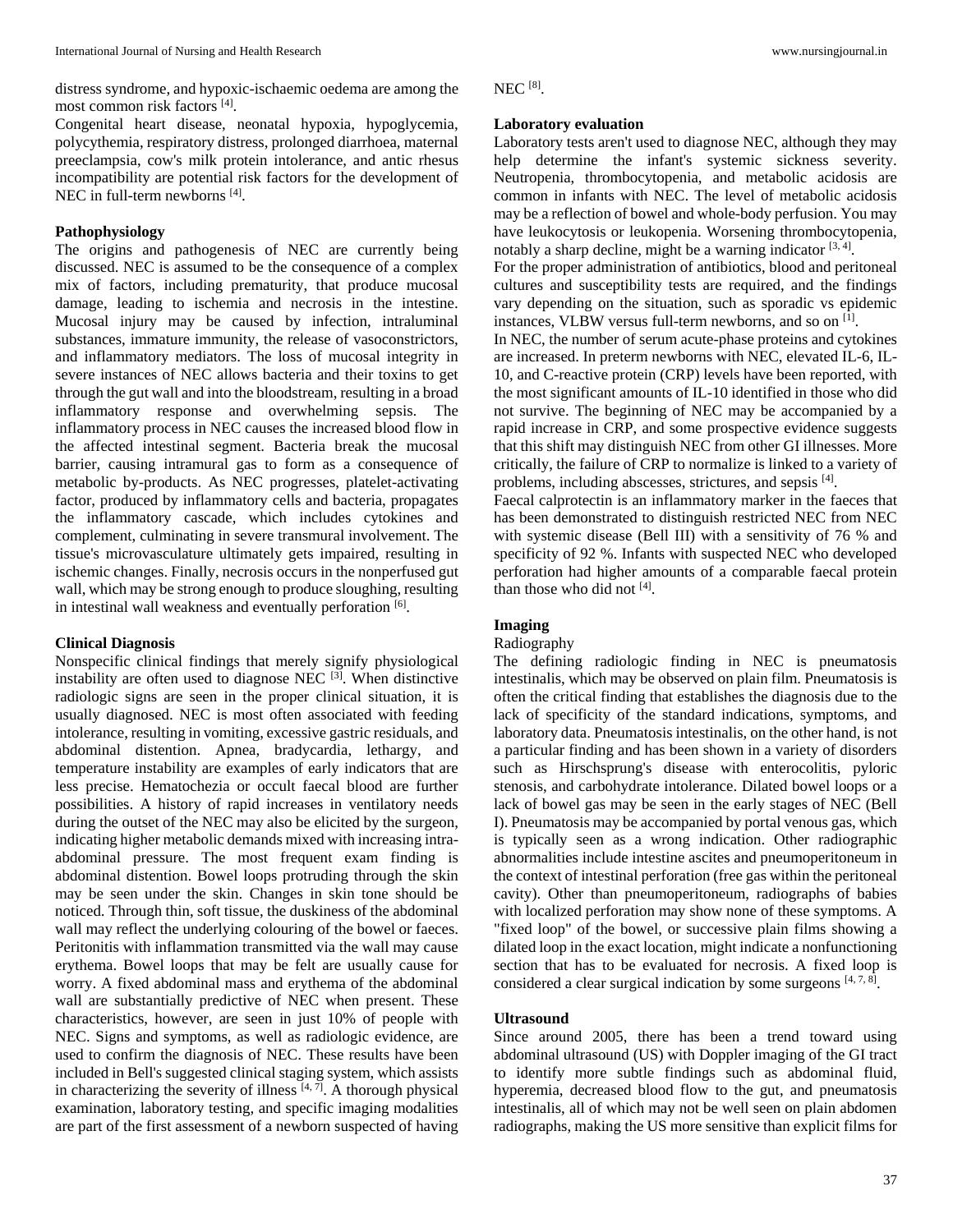the diagnosis of NEC. Furthermore, the US may detect bowel peristalsis, wall thickening, echogenicity, and pneumoperitoneum. Based on many studies, it has a better capacity to see tiny air or fluid collections and describe the intestinal wall more thoroughly. Although the US seems to help define a prognosis, it is still not generally utilized as an effective technique for diagnosing NEC or determining therapy options [4, 9] .

#### **Other Imaging Modalities**

In assessing babies with acute NEC, computed tomography and contrasted fluoroscopy have no apparent relevance. Magnetic resonance imaging (MRI) is a non-invasive technique that has recently been utilized to detect babies with NEC-related ischemic bowel disease. Although MRI may be used to demonstrate the key features of NEC, its value is limited. Recently, near-infrared spectroscopy (NIRS) has emerged as a promising method for assessing intestinal perfusion in newborns. NIRS is a noninvasive technique for measuring tissue haemoglobin oxygen saturation<sup>[4,9]</sup>.

#### **Classification**

Scientists must adopt matching criteria for defining the phases of NEC in order to pick the proper treatment (nonoperative vs operative) and establish the effect of therapy on survival and late outcomes. There have been many categorization systems developed. Bell's three-stage categorization approach (suspected, definite, and progressed) was created in 1978, and it categorizes patients based on history variables, GI symptoms, radiologic findings, and systemic indicators. The Bell staging criteria have been tweaked; the three stages are still in place, but subcategories have been added to help pinpoint particular prognostic markers. Patients with stage I illness have NEC-like symptoms, patients with stage II disease have definite NEC without the need for surgery, and patients with stage III disease have progressed NEC with intestinal necrosis or perforation<sup>(9)</sup>.

| <b>Table 1:</b> Modified Bell Classification for NEC <sup>(2)</sup> |  |  |
|---------------------------------------------------------------------|--|--|
|---------------------------------------------------------------------|--|--|

| <b>Stage</b> | <b>Clinical Findings</b>                                     | Radiographic<br>Findings                                                | Gastrointestinal<br>Findings                                                    |
|--------------|--------------------------------------------------------------|-------------------------------------------------------------------------|---------------------------------------------------------------------------------|
| Stage I      | Apnea,<br>bradycardia, and<br>temperature<br>instability     | Normal gas pattern<br>or mild ileus                                     | Mild abdominal<br>distention, stool<br>occult blood.<br>gastric residuals       |
| Stage IIA    | Apnea,<br>bradycardia, and<br>temperature<br>instability     | Ileus with dilated<br>bowel loops and<br>focal pneumatosis              | Moderate<br>abdominal<br>distention.<br>hematochezia.<br>absent bowel<br>sounds |
| Stage IIB    | Metabolic acidosis<br>and<br>thrombocytopenia                | Widespread<br>pneumatosis, portal<br>venous gas, ascites                | Abdominal<br>tendemess and<br>oedema                                            |
| Stage IIIA   | Mixed acidosis.<br>coagulopathy,<br>hypotension,<br>oliguria | Moderate to<br>severely dilated<br>bowel loops.<br>ascites, no free air | Abdominal wall<br>oedema, erythema,<br>and induration                           |
| Stage IIIB   | Shock, worsening<br>vital signs and<br>laboratory values     | Pneumoperitoneum                                                        | Bowel perforation                                                               |

# **Management Medical Management**

Individuals with NEC who do not have intestinal necrosis or perforation are treated with supportive treatment. The gastrointestinal system is decompressed by a gastric sump tube,

and intravenous fluid resuscitation commences. A complete blood count, platelet count, blood gas analysis, and CRP are all assessed, and a total blood count, platelet count, blood gas analysis, and CRP. Blood and urine cultures are sent in, and broad-spectrum intravenous antibiotic therapy begins. Most antibiotic regimens included penicillin, an aminoglycoside, and an anaerobic organism-killing medication until recently. The efficacy of this regimen has yet to be shown in a controlled study. The antibiotic regimen should be tailored to the nosocomial nursery flora as well as the most common organisms identified by NEC. Based on recent reports of coagulase-negative staphylococci in their stool and blood cultures, several organizations are now treating patients with a combination of vancomycin and gentamicin or vancomycin and a thirdgeneration cephalosporin. Because fungal sepsis is prevalent in newborns who die of NEC, a strong index of suspicion is required, and empirical antifungal therapy should be considered if the patient's clinical course is prolonged [9].

Like with any sick patient, Cardiopulmonary care focuses on supplying oxygen via proper resuscitation with fluids and blood products, sufficient oxygenation and ventilation, and, if required, vasopressor support. In NEC treatment, no unique supporting method has yet evolved. In these infants, close clinical and radiographic surveillance by neonatology and surgical services, as well as continual reevaluation for operational indications, is critical [4] .

#### **Surgical Management**

### **Indications**

Intestinal perforation or clinical worsening despite maximum medicinal therapy is surgical grounds for NEC  $(10)$ . Up to 52 per cent of VLBW infants with NEC are operated on. Although some babies with medical NEC gain surgical indications while being monitored, many need surgery at the time of presentation <sup>(4)</sup>. Paracentesis has been utilized in the diagnostic algorithm for NEC in addition to the sole unequivocal indication for surgery in NEC, which is pneumoperitoneum on an abdominal radiograph. A positive tap for enteric contents in the abdomen is also a strong justification for surgery [4].

Surgical reasons for NEC include intestinal perforation or clinical deterioration after maximal medicinal treatment <sup>(10)</sup>. Operation is performed on up to 52% of VLBW newborns with NEC. Although some newborns with medical NEC develop surgical indications while being followed, many babies with medical NEC need surgery right once <sup>(4)</sup>. In addition to the single clear indication for surgery in NEC, which is pneumoperitoneum on an abdominal radiograph, paracentesis has been used in the diagnostic algorithm for NEC. A positive abdominal tap for intestinal contents is also considered a good indication for surgery [4] .

Due to a scarcity of high-quality prospective randomized studies, NEC's best surgical treatment plan remained a point of contention until recently. The surgical objective is to remove the gangrenous bowel while preserving the length of the intestine. There are a variety of surgical techniques available in this situation, but most agree that the level of intestinal involvement should choose the surgical strategy. Before surgery, the patient's general state should be improved with solid ventilatory support, shock therapy, broad-spectrum antibiotics, and anaemia and coagulopathy